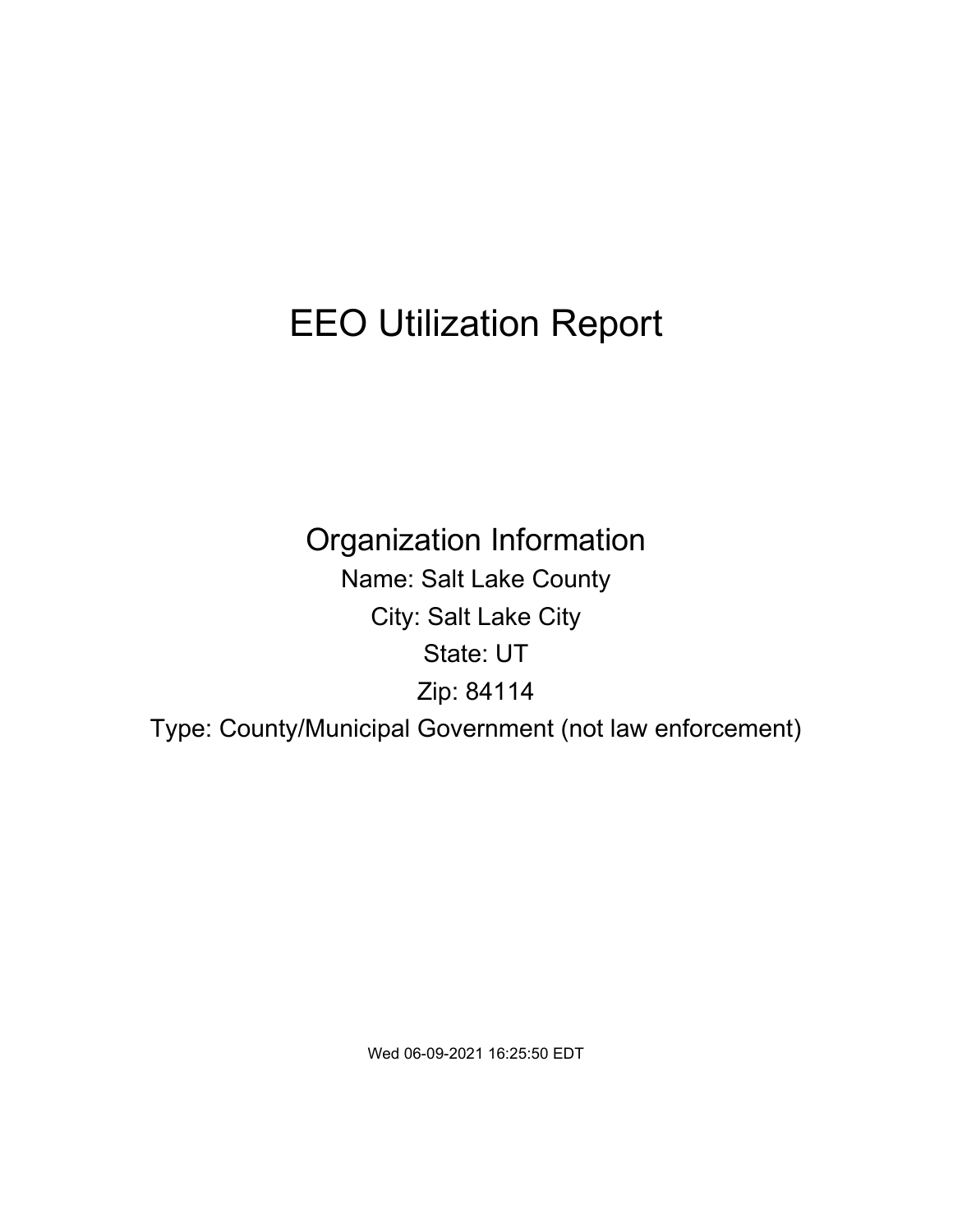## **Step 1: Introductory Information**

### **Policy Statement:**

As a public entity and recipient of Federal financial assistance, Salt Lake County does not exclude, deny benefits to, or otherwise discriminate against any person on the ground of race, color, national origin, disability, age, marital status, sex, sexual orientation, gender identity or religion in admission to, participation in, or receipt of the services and benefits under any of its programs and activities, whether carried out by Salt Lake County directly or through a contractor or any other entity which Salt Lake County arranges to carry out its programs and activities.

This statement is in accordance with the provisions of Title VI of the Civil Rights Act, Sections 503 & 504 of the Rehabilitation Act of 1973, Title II of the Americans with Disabilities Act of 1990, the Age Discrimination Act of 1975 and the Regulations of various federal departments including the U.S. Department Health and Human Services, the U.S. Department of Agriculture, the U.S. Department of Interior, the U.S. Department of Housing and Urban Development and the U.S. Department of Justice.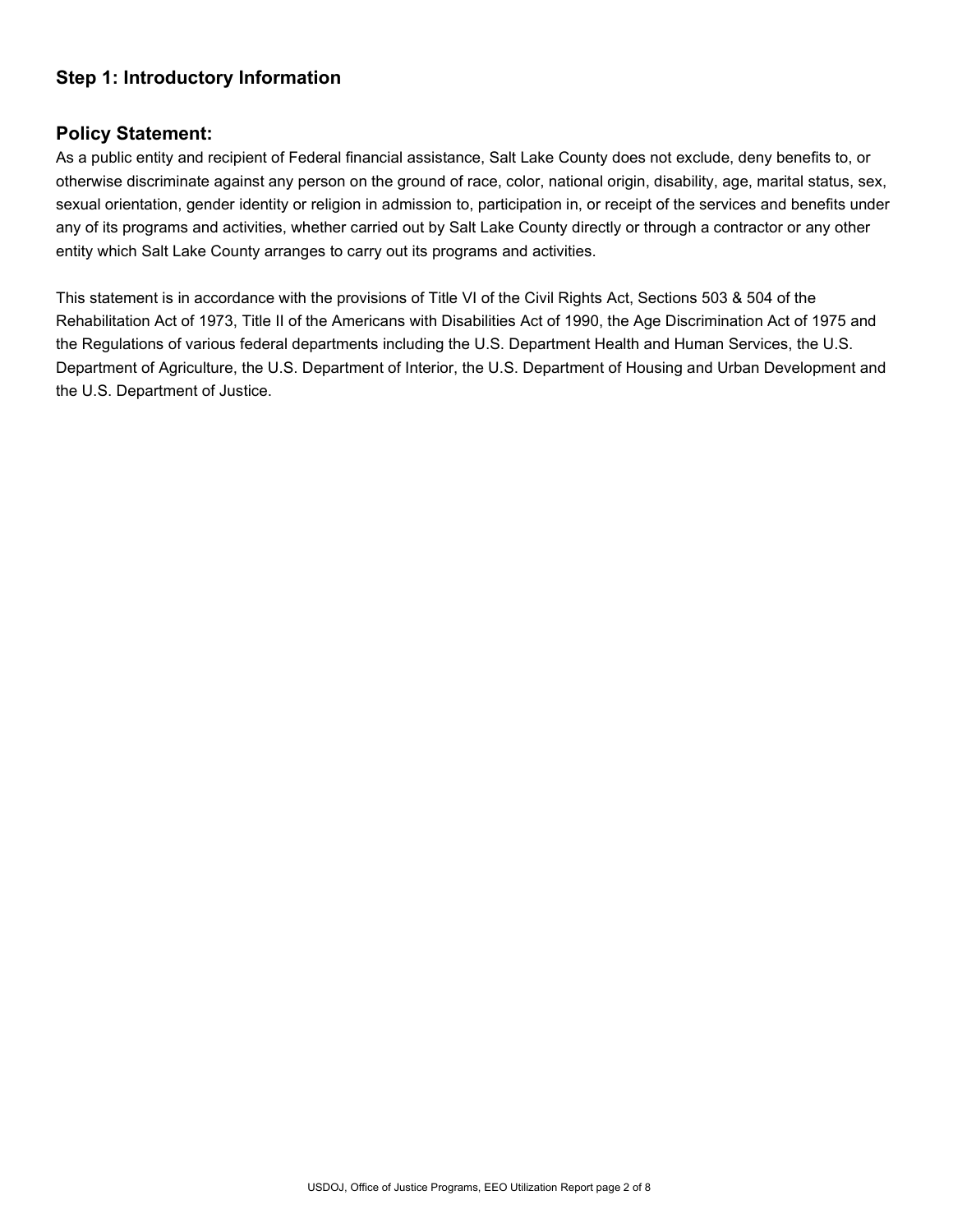## **Step 4b: Narrative of Interpretation**

Salt Lake County Human Resources Employee Relations reviewed the Utilization Analysis and noted the following:

1. White females are significantly underutilized in the Protective Services Sworn category (-10%).

2. Hispanic and Latino males are significantly underutilized in the Skilled Craft (-7%) and Service/Maintenance (-6%) categories.

3. Asian males and Asian females are significantly underutilized in the Professionals (-2%) category.

Salt Lake County is committed to employing a workforce that mirrors the relevant labor force and the community it serves.

While the utilization analysis indicated instances of under representation in additional areas, the actual numbers of employees in specific job categories make it difficult to draw conclusions regarding underutilization. For example, in the Officials/Administrators category underutilization of white males is -11% even though they make-up 46% of the overall workforce. The report also indicates males in general are underutilized in Administrative Support positions. In reviewing these positions, we find they are predominately occupied by females and are typically lower paying.

## **Step 5: Objectives and Steps**

#### **1. Encourage White females to apply for vacancies in the Protective Services Sworn category**

a. A bi-annual review by Human Resources of recruitment practices and retention efforts will be conducted to minimize and prevent adverse impact on female applicants.

b. Analysis of past recruitments show the physical test (PT) requirements of the Utah State Peace Officers Standards and Training Division are a barrier for all applicants, particularly females. To overcome this barrier, the Sheriffs Office provides a detailed description of the PT Test and requirements in the Protective Services sworn job posting and Sworn Applicant Handbook. Further, the PT requirements are emailed to all applicants with links to instructional videos. Instructional videos may also be found on the Sheriffs Office Facebook page.

c. At job fairs, a female tactical officer attends to encourage females to apply for vacancies and to show that women can do the job.

d. The Sheriffs Office disseminates job announcements to Utah Women in Law Enforcement, YWCA, Pride Foundation, LDS Employment Services and other organizations with high female membership to bring awareness to women being an integral part of Protective Services.

e. The Sheriff's Office uses pictures of current female officers on recruitment advertising initiatives to encourage women to apply for vacancies. Women officers are visible in recruitment videos as well.

f. The Sheriffs Office disseminates job announcements to on-line employment sites, social media, billboards, transit/bus, radio, job fairs at colleges/universities etc., all with an emphasis on recruiting women and diversity. Sheriff Rivera is the banner female representing women in law enforcement and will be the focal point in the Sheriffs Office 2021 Recruitment Advertising Campaign to make females aware that they cannot only be a Sheriffs Deputy, they can be THE Sheriff. Sheriff Rivera routinely participates in both local and national committees, panel discussions, etc. on recruiting women in law enforcement. Please click on the following link for a recent example. [https://www.instagram.com/p/CM0L3-pBRmt/?igshid=12hrav15d0jd0](http://www.instagram.com/p/CM0L3-pBRmt/?igshid=12hrav15d0jd0)

g. The Sheriffs Office highlighted Women leaders on social media during Womens History Month this past March 2021. The Sheriffs Office is committed to expanding these and other recruitment strategies to encourage white female applicants to apply for sworn positions in Protective Services.

#### **2. Encourage Hispanic and Latino males to apply for vacancies in the Skilled Craft and Service/Maintenance categories**

a. Human Resources recruitment team will partner with community organizers to promote distribution of job availability to non-traditional community groups, while making sure job skills and education requirements are closely associated to the job title and ensure an equitable interview process.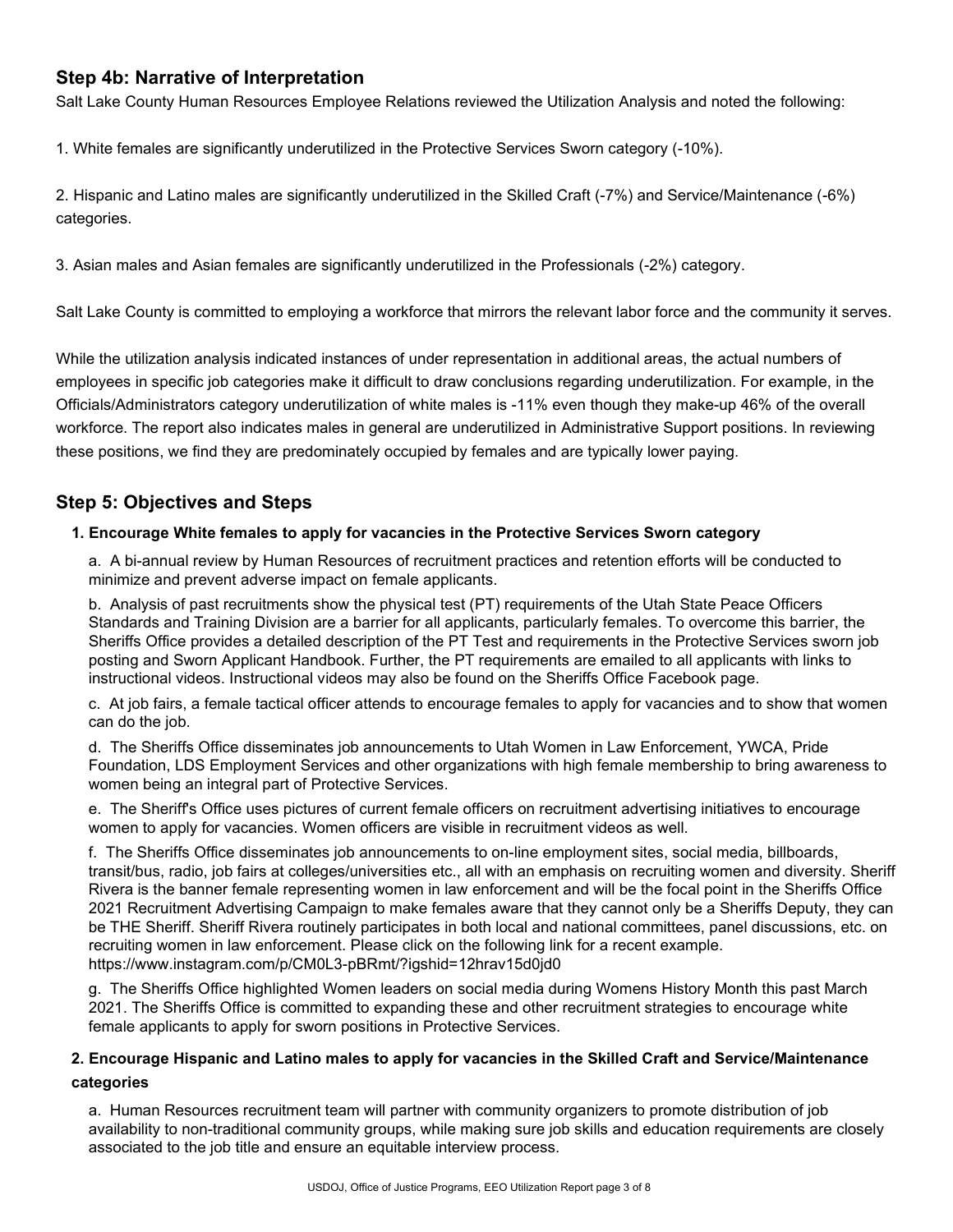b. Human Resources recruitment team will review job posting to ensure they are written in a format that is appealing, relatable and accessible to applicants. Ensuring that we clearly identify the job and type of work or skills.

c. Human Resources in partnership with the associated agencies will conduct a bi-annual review of recruitment practices and retention efforts to minimize and prevent adverse impact on applicants and employees.

d. Human Resources will partner with the Mayor's Office of Diversity and Inclusion to disseminate job announcements to diverse organizations and groups such as: Centro de la Familia de Utah, Rose Park Neighborhood Center Centro Civico, Comunidades Unidas, Latino Community Center, Hispanic Chamber of Commerce, University Affinity groups, Latinos in Action, Proyecto Latino De Utah, Jordan Applied technical College, Tooele Technical College (classes include construction trades, manufacturing and transportation), and Community based Job Fairs.

#### **3. Encourage Asian males and Asian females to apply for vacancies in the Professionals category**

a. Human Resources recruitment team will partner with community organizers to promote distribution of job availability to non-traditional community groups, while making sure job skills and education requirements are closely associated to the job title and ensure an equitable interview process.

b. Human Resources recruitment team will review job posting to ensure they are written in a format that is appealing, relatable and accessible to applicants. Ensuring that we clearly identify the job and type of work or skills.

c. Human Resources in partnership with the associated agencies will conduct a bi-annual review of recruitment practices and retention efforts to minimize and prevent adverse impact on applicants and employees.

d. Human Resources will partner with the Mayor's Office of Diversity and Inclusion disseminate job announcements to diverse organizations and groups such as: Asian Association, Chinese Society of Utah, Utah Refugee Employment Community Center, University Affinity Groups, Utah Asian Chamber of Commerce, Asian Pacific Islander Associations and Community based Job Fairs.

### **Step 6: Internal Dissemination**

The EEOP Utilization Report will be included on the Salt Lake County Human Resources Office and Salt Lake County Sheriffs Office Intranet sites. In addition, a link will also be added to the Mayor's Office of Diversity and Inclusion site.

The EEOP Utilization Report will be distributed and discussed with all Elected Officials, Department Directors, Division Directors and The Council on Diversity Affairs (CODA) Board members.

Hard copies of the EEOP Utilization Report will be available in the Salt Lake County Human Resources Office, Mayor's Office of Diversity & Inclusion, and the Sheriffs Administration Office in the Government Center.

Employees of Salt Lake County will be notified through email and eConnect of the availability of the EEOP Utilization Report on the Salt Lake County Human Resources site and that a copy is available in the Salt Lake County Human Resources office, Mayor's Office of Diversity & Inclusion, and the Sheriffs Administration Office in the Government Center.

### **Step 7: External Dissemination**

The EEOP Utilization Report will be included on the Salt Lake County Human Resources https://slco.org/humanresources/ , Salt Lake County Sheriffs Office page<http://slsheriff.org/> and the Mayor's Office of Diversity & Inclusion https://slco.org/diversity/.

A hard copy of the EEOP Utilization Report will be available for review in the Salt Lake County Human Resources office, Mayor's Office of Diversity & Inclusion, and in the Sheriffs Administration Office to the general public, contractors, and vendors. A hard copy of the EEOP Utilization Report will also be available upon request.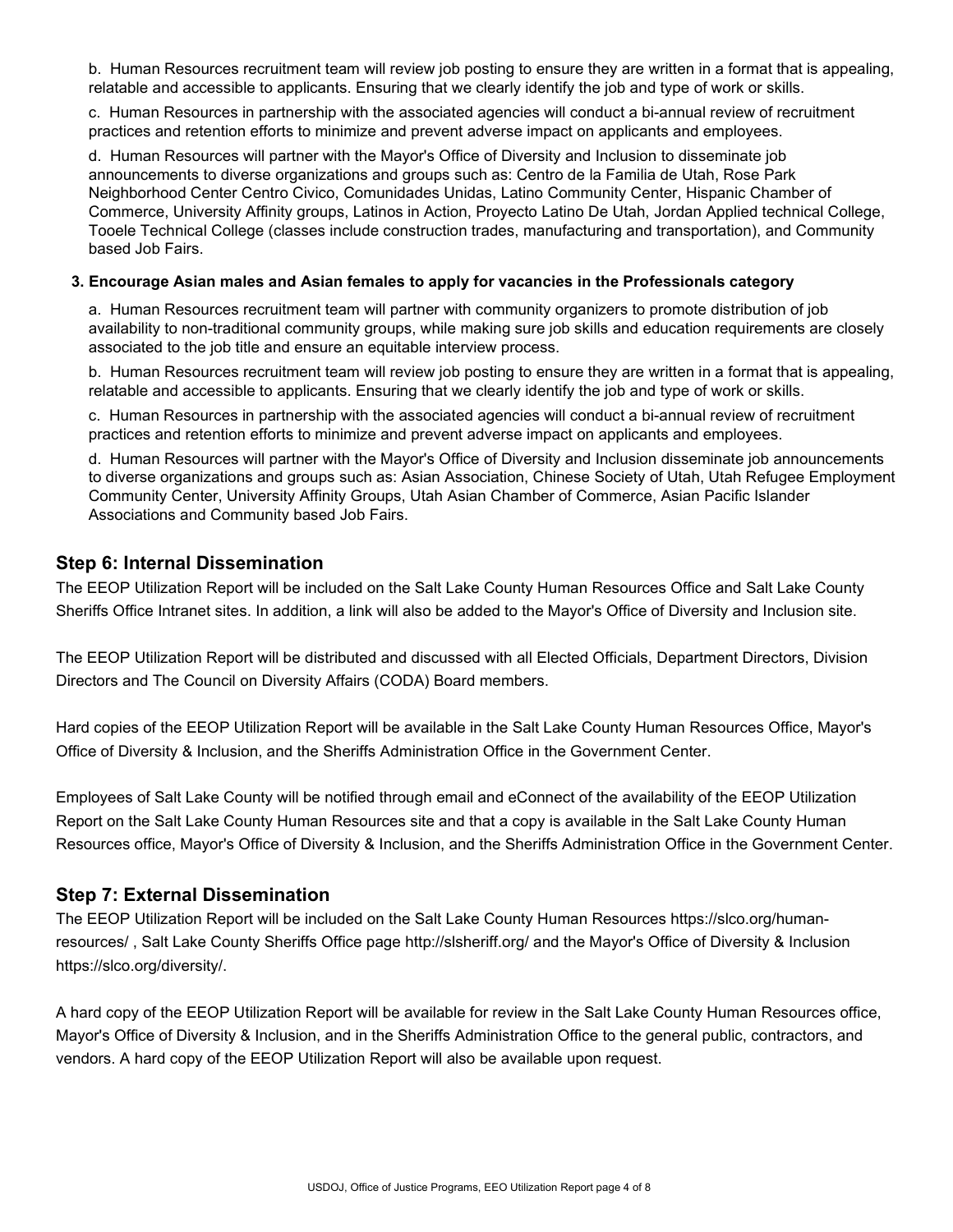### **Utilization Analysis Chart** *Relevant Labor Market: Salt Lake County, Utah*

|                                             |                |                       |                                 |                                           | Male     |                                                       |                         |        | Female           |                       |                                 |                                           |          |                                                       |                         |        |
|---------------------------------------------|----------------|-----------------------|---------------------------------|-------------------------------------------|----------|-------------------------------------------------------|-------------------------|--------|------------------|-----------------------|---------------------------------|-------------------------------------------|----------|-------------------------------------------------------|-------------------------|--------|
| Job Categories                              | White          | Hispanic<br>or Latino | Black or<br>African<br>American | American<br>Indian or<br>Alaska<br>Native | Asian    | Native<br>Hawaiian<br>or Other<br>Pacific<br>Islander | Two or<br>More<br>Races | Other  | White            | Hispanic<br>or Latino | Black or<br>African<br>American | American<br>Indian or<br>Alaska<br>Native | Asian    | Native<br>Hawaiian<br>or Other<br>Pacific<br>Islander | Two or<br>More<br>Races | Other  |
| <b>Officials/Administrators</b>             |                |                       |                                 |                                           |          |                                                       |                         |        |                  |                       |                                 |                                           |          |                                                       |                         |        |
| Workforce #/%                               | 191/46%        | 14/3%                 | 3/1%                            | 3/1%                                      | 0/0%     | 1/0%                                                  | 4/1%                    | 6/1%   | 158/38%          | 11/3%                 | 1/0%                            | 12/3%                                     | 1/0%     | 1/0%                                                  | 0/0%                    | 5/1%   |
| <b>CLS #/%</b>                              | %              | 42,335/58 3,190/4%    | 510/1%                          | 45/0%                                     | 885/1%   | 235/0%                                                | 194/0%                  | 120/0% | 22,885/31<br>%   | 1,905/3%              | 200/0%                          | 60/0%                                     | 535/1%   | 185/0%                                                | 230/0%                  | 50/0%  |
| Utilization #/%                             | $-11%$         | $-1%$                 | 0%                              | 1%                                        | $-1%$    | $-0%$                                                 | 1%                      | 1%     | 7%               | 0%                    | $-0%$                           | 3%                                        | $-0%$    | $-0%$                                                 | $-0%$                   | 1%     |
| <b>Professionals</b>                        |                |                       |                                 |                                           |          |                                                       |                         |        |                  |                       |                                 |                                           |          |                                                       |                         |        |
| Workforce #/%                               | 337/36%        | 28/3%                 | 3/0%                            | 8/1%                                      | 3/0%     | 1/0%                                                  | 12/1%                   | 22/2%  | 409/44%          | 49/5%                 | 3/0%                            | 20/2%                                     | 2/0%     | 2/0%                                                  | 9/1%                    | 28/3%  |
| <b>CLS #/%</b>                              | 51,635/48<br>% | 1,755/2%              | 575/1%                          | 105/0%                                    | 2,160/2% | 195/0%                                                | 214/0%                  | 220/0% | 44,640/42<br>%   | 2,565/2%              | 350/0%                          | 270/0%                                    | 1,920/2% | 210/0%                                                | 480/0%                  | 270/0% |
| Utilization #/%                             | $-12%$         | 1%                    | -0%                             | 1%                                        | $-2%$    | $-0%$                                                 | 1%                      | 2%     | 2%               | 3%                    | -0%                             | 2%                                        | $-2%$    | 0%                                                    | 1%                      | 3%     |
| Technicians                                 |                |                       |                                 |                                           |          |                                                       |                         |        |                  |                       |                                 |                                           |          |                                                       |                         |        |
| Workforce #/%                               | 80/49%         | 11/7%                 | 0/0%                            | 1/1%                                      | 2/1%     | 0/0%                                                  | 1/1%                    | 6/4%   | 44/27%           | 12/7%                 | 1/1%                            | 1/1%                                      | 1/1%     | 1/1%                                                  | 0/0%                    | 1/1%   |
| <b>CLS #/%</b>                              | 8,795/50<br>%  | 630/4%                | 25/0%                           | 90/1%                                     | 405/2%   | 35/0%                                                 | 80/0%                   | 4/0%   | 6,400/36<br>$\%$ | 640/4%                | 70/0%                           | 40/0%                                     | 335/2%   | 4/0%                                                  | 150/1%                  | 20/0%  |
| Utilization #/%                             | $-0%$          | 3%                    | $-0\%$                          | 0%                                        | $-1%$    | $-0%$                                                 | 0%                      | 4%     | $-9%$            | 4%                    | 0%                              | 0%                                        | $-1%$    | 1%                                                    | $-1%$                   | 1%     |
| <b>Protective Services:</b><br><b>Sworn</b> |                |                       |                                 |                                           |          |                                                       |                         |        |                  |                       |                                 |                                           |          |                                                       |                         |        |
| Workforce #/%                               | 339/63%        | 50/9%                 | 15/3%                           | 14/3%                                     | 19/4%    | 1/0%                                                  | 7/1%                    | 19/4%  | 48/9%            | 16/3%                 | 1/0%                            | 0/0%                                      | 5/1%     | 1/0%                                                  | 4/1%                    | 2/0%   |
| <b>CLS #/%</b>                              | 6,200/69<br>%  | 385/4%                | 140/2%                          | 45/1%                                     | 135/2%   | 225/3%                                                | 45/1%                   | 10/0%  | 1,675/19<br>%    | 55/1%                 | 0/0%                            | 10/0%                                     | 0/0%     | 10/0%                                                 | 15/0%                   | 0/0%   |
| Utilization #/%                             | $-7%$          | 5%                    | 1%                              | 2%                                        | 2%       | $-2%$                                                 | 1%                      | 3%     | $-10%$           | 2%                    | 0%                              | $-0%$                                     | 1%       | 0%                                                    | 1%                      | 0%     |
| <b>Protective Services: Non-</b><br>sworn   |                |                       |                                 |                                           |          |                                                       |                         |        |                  |                       |                                 |                                           |          |                                                       |                         |        |
| Workforce #/%                               | 8/38%          | 2/10%                 | 0/0%                            | 0/0%                                      | 0/0%     | 0/0%                                                  | 0/0%                    | 0/0%   | 9/43%            | 1/5%                  | 0/0%                            | 0/0%                                      | 0/0%     | 0/0%                                                  | 0/0%                    | 1/5%   |
| Civilian Labor Force #/%                    | 500/33%        | 115/8%                | 0/0%                            | 15/1%                                     | 0/0%     | 10/1%                                                 | 20/1%                   | 0/0%   | 800/53%          | 50/3%                 | 0/0%                            | 0/0%                                      | 0/0%     | 10/1%                                                 | 0/0%                    | 0/0%   |
| Utilization #/%                             | 5%             | 2%                    | 0%                              | $-1%$                                     | 0%       | $-1%$                                                 | $-1%$                   | 0%     | $-10%$           | 1%                    | 0%                              | 0%                                        | 0%       | $-1%$                                                 | 0%                      | 5%     |
| <b>Administrative Support</b>               |                |                       |                                 |                                           |          |                                                       |                         |        |                  |                       |                                 |                                           |          |                                                       |                         |        |
| Workforce #/%                               | 120/14%        | 16/2%                 | 2/0%                            | 2/0%                                      | 5/1%     | 2/0%                                                  | 1/0%                    | 4/0%   | 537/63%          | 105/12%               | 3/0%                            | 6/1%                                      | 6/1%     | 4/0%                                                  | 10/1%                   | 31/4%  |
| <b>CLS #/%</b>                              |                | 57,735/34 6,370/4%    | 920/1%                          | 195/0%                                    | 1,385/1% | 515/0%                                                | 845/0%                  | 265/0% | 84,170/50        | 10,650/6              | 1,005/1%                        | 555/0%                                    | 2,405/1% | 1,425/1%                                              | 690/0%                  | 455/0% |

USDOJ, Office of Justice Programs, EEO Utilization Report page 5 of 8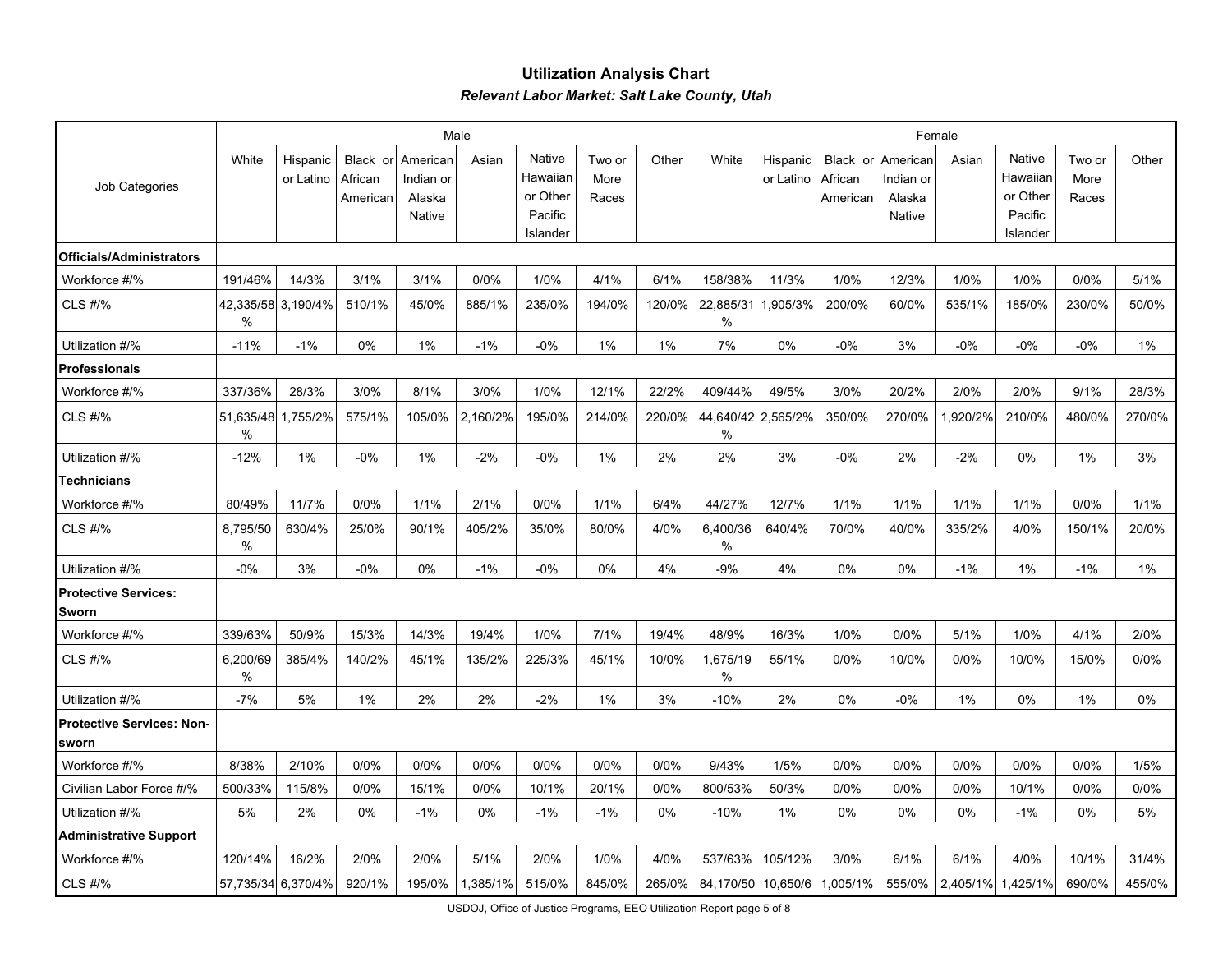|                      |                |                              |                     |                         | Male     |                                 |                |        | Female  |                              |                     |                       |          |                                 |                |        |
|----------------------|----------------|------------------------------|---------------------|-------------------------|----------|---------------------------------|----------------|--------|---------|------------------------------|---------------------|-----------------------|----------|---------------------------------|----------------|--------|
| Job Categories       | White          | <b>Hispanic</b><br>or Latino | Black or<br>African | American<br>Indian or   | Asian    | Native<br>Hawaiian              | Two or<br>More | Other  | White   | <b>Hispanic</b><br>or Latino | Black or<br>African | American<br>Indian or | Asian    | Native<br>Hawaiian              | Two or<br>More | Other  |
|                      |                |                              | American            | Alaska<br><b>Native</b> |          | or Other<br>Pacific<br>Islander | Races          |        |         |                              | American            | Alaska<br>Native      |          | or Other<br>Pacific<br>Islander | Races          |        |
|                      | %              |                              |                     |                         |          |                                 |                |        | %       | %                            |                     |                       |          |                                 |                |        |
| Utilization #/%      | -20%           | $-2%$                        | $-0%$               | $0\%$                   | $-0%$    | $-0%$                           | $-0%$          | $0\%$  | 13%     | <b>D</b> %                   | $-0%$               | $0\%$                 | $-1%$    | $-0\%$                          | 1%             | 3%     |
| <b>Skilled Craft</b> |                |                              |                     |                         |          |                                 |                |        |         |                              |                     |                       |          |                                 |                |        |
| Workforce #/%        | 193/75%        | 30/12%                       | 3/1%                | 4/2%                    | 1/0%     | 4/2%                            | 1/0%           | 9/4%   | 11/4%   | 0/0%                         | 0/0%                | 0/0%                  | 0/0%     | 0/0%                            | 0/0%           | 0/0%   |
| CLS #/%              | 36,140/72<br>% | 9,390/19<br>%                | 260/1%              | 350/1%                  | 720/1%   | 425/1%                          | 260/1%         | 100/0% | ,740/3% | 370/1%                       | 0/0%                | 4/0%                  | 185/0%   | 55/0%                           | 20/0%          | 0/0%   |
| Utilization #/%      | 3%             | $-7%$                        | 1%                  | 1%                      | $-1%$    | 1%                              | $-0\%$         | 3%     | 1%      | $-1%$                        | $0\%$               | $-0\%$                | $-0\%$   | $-0\%$                          | $-0%$          | $0\%$  |
| Service/Maintenance  |                |                              |                     |                         |          |                                 |                |        |         |                              |                     |                       |          |                                 |                |        |
| Workforce #/%        | 90/39%         | 22/10%                       | 8/3%                | 6/3%                    | 6/3%     | 0/0%                            | 1/0%           | 7/3%   | 49/21%  | 21/9%                        | 3/1%                | 5/2%                  | 4/2%     | 0/0%                            | 3/1%           | 6/3%   |
| CLS #/%              | $\%$           | 49,350/38 19,790/15<br>$\%$  | 1,685/1%            | 705/1%                  | 2,680/2% | 1,525/1%                        | 450/0%         | 245/0% | $\%$    | 32,665/25 13,920/11<br>$\%$  | 835/1%              | 705/1%                | 2,790/2% | 1,005/1%                        | 295/0%         | 235/0% |
| Utilization #/%      | 1%             | $-6%$                        | 2%                  | 2%                      | 1%       | $-1%$                           | $0\%$          | 3%     | $-4%$   | $-2%$                        | 1%                  | 2%                    | $-0\%$   | $-1%$                           | 1%             | 2%     |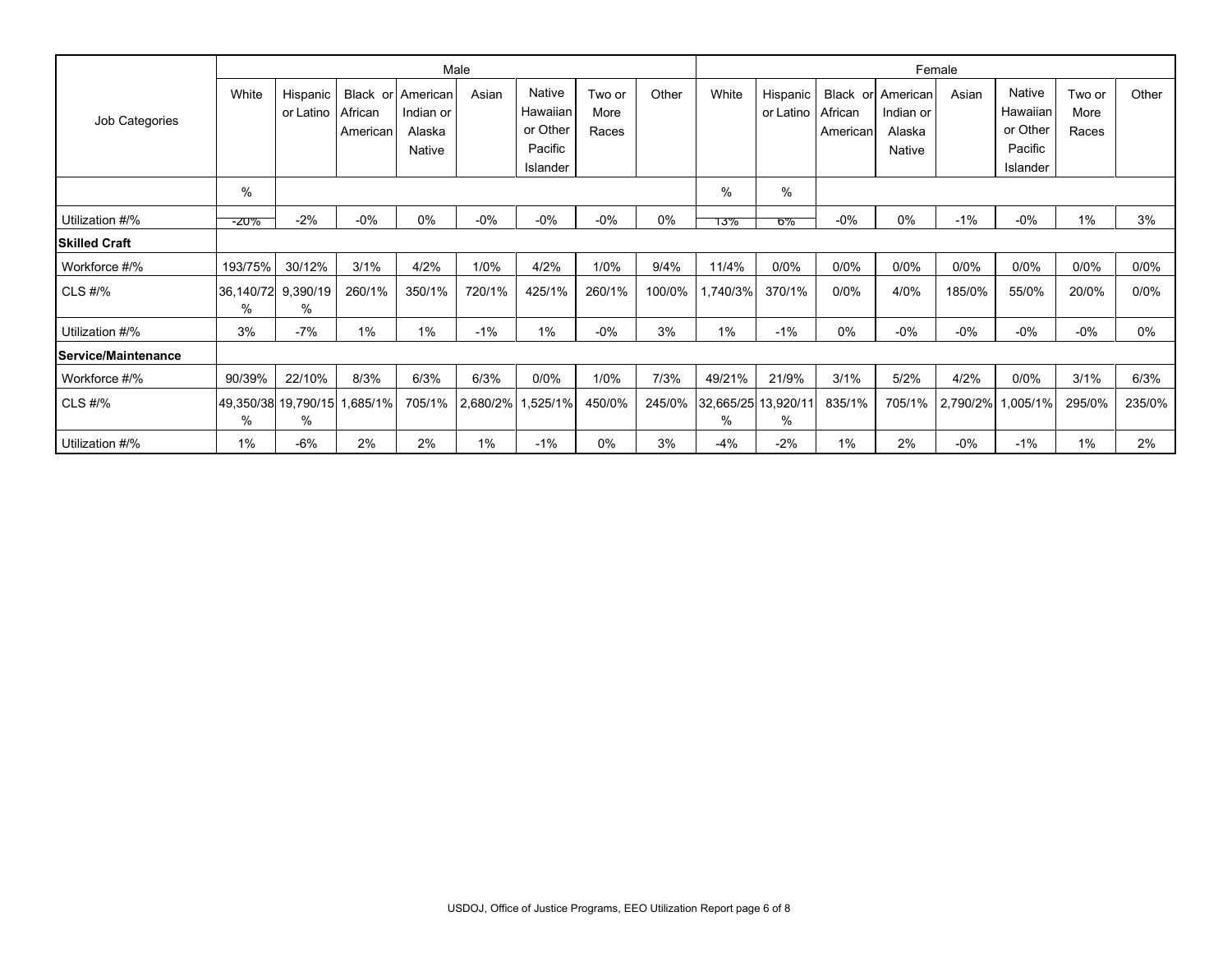#### **Significant Underutilization Chart**

|                                 |       | Male      |          |                   |       |          |        |       |       |                 | Female   |           |       |          |        |       |  |  |
|---------------------------------|-------|-----------|----------|-------------------|-------|----------|--------|-------|-------|-----------------|----------|-----------|-------|----------|--------|-------|--|--|
|                                 | White | Hispanic  |          | Black or American | Asian | Native   | Two or | Other | White | <b>Hispanic</b> | Black or | American  | Asian | Native   | Two or | Other |  |  |
| Job Categories                  |       | or Latino | African  | Indian or         |       | Hawaiian | More   |       |       | or Latino       | African  | Indian or |       | Hawaiian | More   |       |  |  |
|                                 |       |           | American | Alaska            |       | or Other | Races  |       |       |                 | American | Alaska    |       | or Other | Races  |       |  |  |
|                                 |       |           |          | Native            |       | Pacific  |        |       |       |                 |          | Native    |       | Pacific  |        |       |  |  |
|                                 |       |           |          |                   |       | Islander |        |       |       |                 |          |           |       | Islander |        |       |  |  |
| <b>Officials/Administrators</b> | V     |           |          |                   | ✓     |          |        |       |       |                 |          |           |       |          |        |       |  |  |
| <b>Professionals</b>            | V     |           |          |                   | V     |          |        |       |       |                 |          |           | ✔     |          |        |       |  |  |
| <b>Technicians</b>              |       |           |          |                   |       |          |        |       | V     |                 |          |           |       |          |        |       |  |  |
| <b>Protective Services:</b>     | V     |           |          |                   |       | ✓        |        |       | ✔     |                 |          |           |       |          |        |       |  |  |
| Sworn                           |       |           |          |                   |       |          |        |       |       |                 |          |           |       |          |        |       |  |  |
| <b>Administrative Support</b>   | V     | ✓         |          |                   |       |          |        |       |       |                 |          |           |       |          |        |       |  |  |
| <b>Skilled Craft</b>            |       | V         |          |                   |       |          |        |       |       |                 |          |           |       |          |        |       |  |  |
| Service/Maintenance             |       | ✓         |          |                   |       |          |        |       |       |                 |          |           |       |          |        |       |  |  |